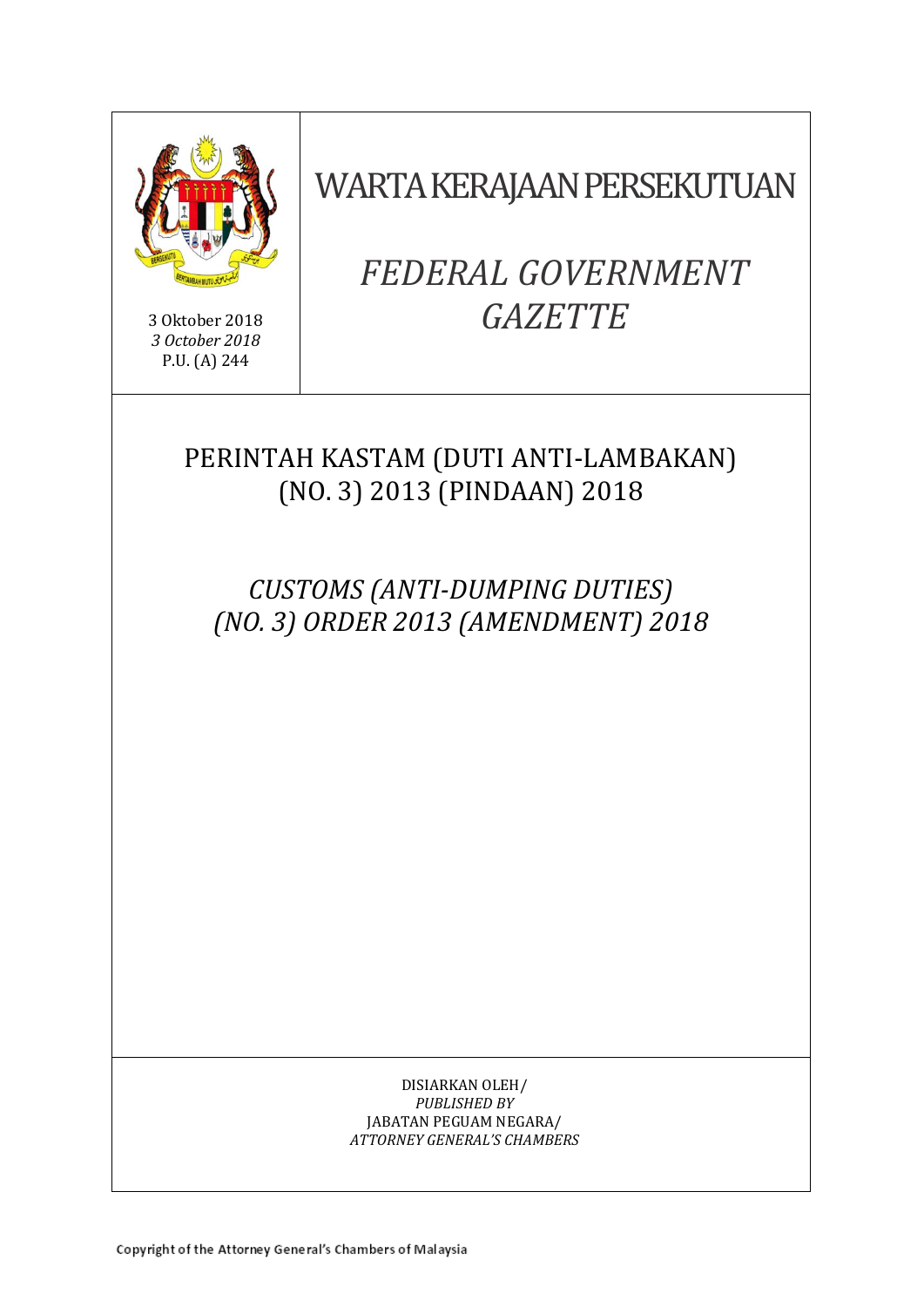# AKTA DUTI TIMBAL BALAS DAN ANTI-LAMBAKAN 1993 DAN AKTA KASTAM 1967

# PERINTAH KASTAM (DUTI ANTI-LAMBAKAN) (NO. 3) 2013 (PINDAAN) 2018

PADA menjalankan kuasa yang diberikan oleh seksyen 25 Akta Duti Timbal Balas dan Anti-Lambakan 1993 [*Akta 504*] dan subseksyen 11(1) Akta Kastam 1967 [*Akta 235*], Menteri membuat perintah yang berikut:

# **Nama dan permulaan kuat kuasa**

1. (1) Perintah ini bolehlah dinamakan **Perintah Kastam (Duti Anti-Lambakan) (No. 3) 2013 (Pindaan) 2018**.

(2) Perintah ini disifatkan telah berkuat kuasa mulai 1 April 2017 hingga 15 November 2018.

### **Pindaan perenggan 4**

2. Perintah Kastam (Duti Anti-Lambakan) (No. 3) 2013 [*P.U. (A) 339/2013*], yang disebut "Perintah ibu" dalam Perintah ini, dipinda dalam perenggan 4—

- *(a)* dalam subperenggan (1), dengan menggantikan perkataan "Perintah Duti Kastam 2012 [*P.U. (A) 275/2012*]" dengan perkataan "Perintah Duti Kastam 2017 [*P.U. (A) 5/2017*]"; dan
- *(b)* dalam subperenggan (2), dengan memotong perkataan "kepala atau".

# **Pindaan Jadual**

- 3. Jadual kepada Perintah ibu dipinda dalam ruang (2)—
	- *(a)* dengan menggantikan kepala "No. Kepala/Subkepala mengikut Kod H.S. (Kod AHTN)" dengan kepala "Nombor Subkepala mengikut Kod H.S. (Kod AHTN)"; dan
	- *(b)* dengan menggantikan nombor subkepala "7210.12.200 (7210.12.90 00)" dengan nombor subkepala "7210.12.90 00".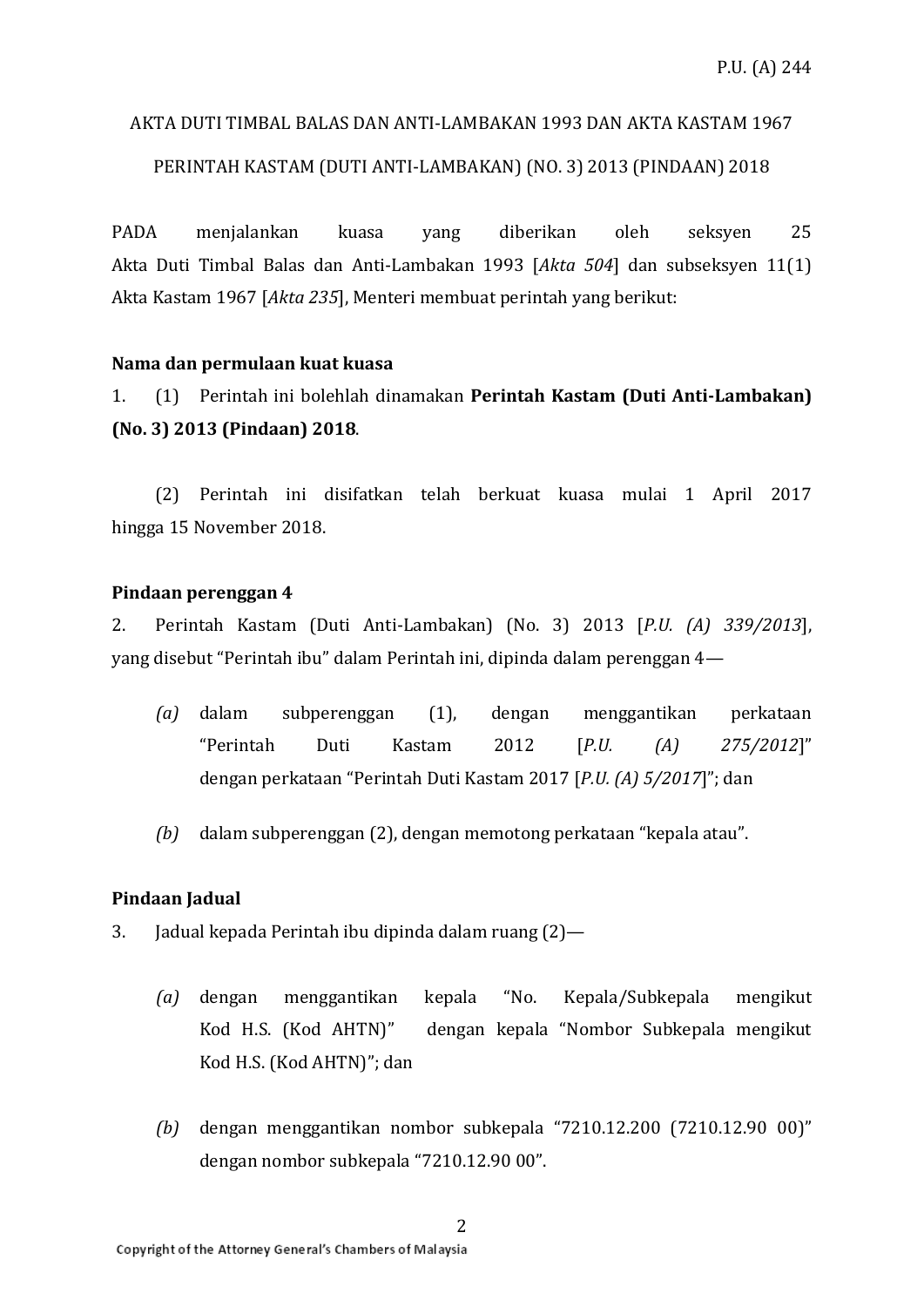Dibuat 28 September 2018 [S.KE.HT(96)669/12-249 Klt.7 SK.12 (16); Perb. 0.9060/18(SJ.18)Jld.2(33); PN(PU2)529/XXIII]

> LIM GUAN ENG *Menteri Kewangan*

[*Akan dibentangkan di Dewan Rakyat menurut subseksyen 11(2) Akta Kastam 1967*]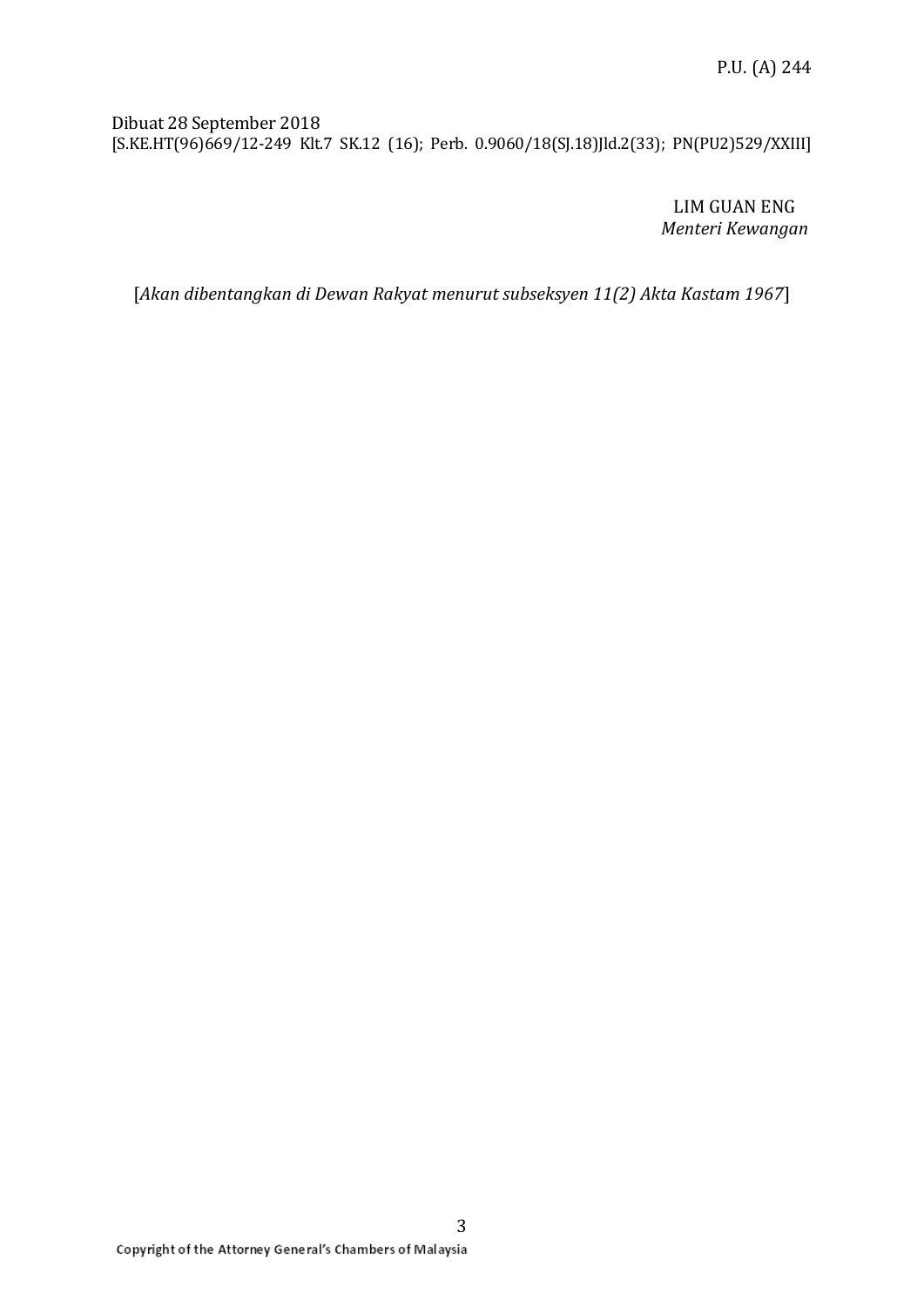# COUNTERVAILING AND ANTI-DUMPING DUTIES ACT 1993 AND CUSTOMS ACT 1967

# CUSTOMS (ANTI-DUMPING DUTIES) (NO. 3) ORDER 2013 (AMENDMENT) 2018

IN exercise of the powers conferred by section 25 of the Countervailing and Anti-Dumping Duties Act 1993 [*Act 504*] and subsection 11(1) of the Customs Act 1967 [*Act 235*], the Minister makes the following order:

# **Citation and commencement**

1. (1) This order may be cited as the **Customs (Anti-Dumping Duties) (No. 3) Order 2013 (Amendment) 2018**.

(2) This Order is deemed to have come into operation from 1 April 2017 to 15 November 2018.

### **Amendment of paragraph 4**

2. The Customs (Anti-Dumping Duties) (No. 3) Order 2013 [*P.U. (A) 339/2013*], which is referred to as the "principal Order" in this Order, is amended in paragraph 4—

- *(a)* in subparagraph (1), by substituting for the words "Customs Duties Order 2012 [*P.U. (A) 275/2012*]" the words "Customs Duties Order 2017 [*P.U. (A) 5/2017*]"; and
- *(b)* in subparagraph (2), by deleting the words "heading or".

### **Amendment of Schedule**

- 3. The Schedule to the principal Order is amended in column (2)—
	- *(a)* by substituting for the heading "Heading No./Subheading according to H.S. Code (AHTN Code)" the heading "Subheading Number according to H.S. Code (AHTN Code)"; and
	- *(b)* by substituting for the subheading numbers "7210.12.200 (7210.12.90 00)" the subheading number "7210.12.90 00".